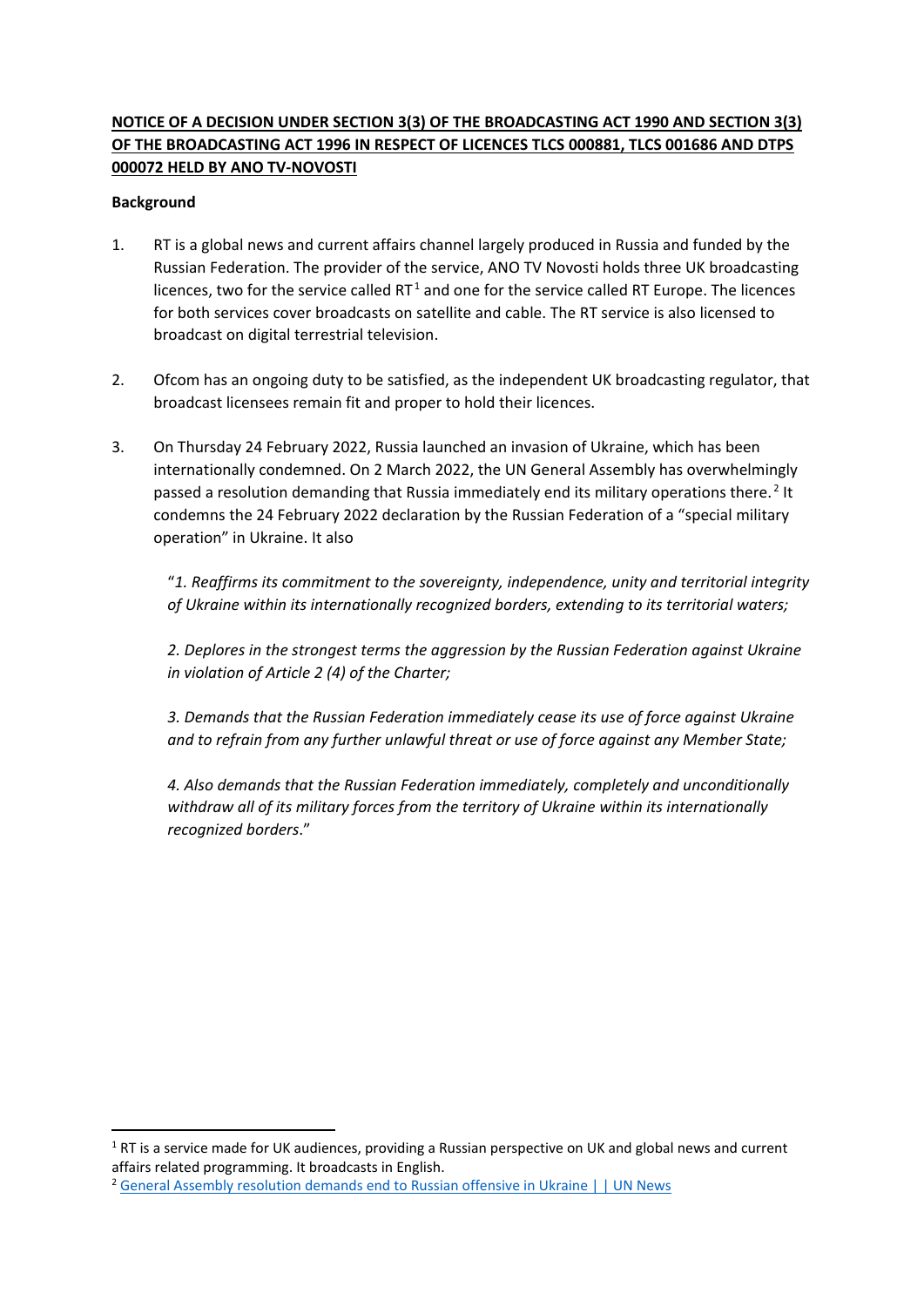- 4. Amongst the countries which have sanctioned Russia for its actions are: the United States, the European Union<sup>[3](#page-1-0)</sup>, the United Kingdom<sup>[4](#page-1-1)</sup>, Canada<sup>[5](#page-1-2)</sup>, Japan<sup>[6](#page-1-3)</sup>, Australia<sup>[7](#page-1-4)</sup>, New Zealand<sup>[8](#page-1-5)</sup> and Switzerland.<sup>[9](#page-1-6)</sup>
- 5. On 4 March 2022, TASS Russian news agency reported a change to Russia's Criminal Code:

"*The Russian Criminal Code is updated with Article 207.3 'Public dissemination of deliberately false information about the use of the Armed Forces of the Russian Federation,' which provides for imprisonment for up to three years or a fine of up to 1.5 million rubles. Provided that the law is breached with the use of official position, for mercenary reasons, or on grounds of political, ideological, racial, ethnic or religious hatred or enmity, the offense will be punishable by imprisonment for up to 10 years or a fine of up to 5 million rubles. Provided that the fake information entails grave consequences, the term of imprisonment will be from ten to 15 years.*" [10](#page-1-7)

- 6. Reports suggest that the Russian authorities regard it as fake information to call the conflict a war.<sup>[11](#page-1-8)</sup> A large number of reputable international news providers announced the suspension of their coverage in Russia as a result of the new law; some have since resumed coverage.  $^{12}$  $^{12}$  $^{12}$
- 7. Following our own monitoring of RT's coverage in the UK of the conflict in Ukraine, and in response to complaints<sup>[13](#page-1-10)</sup>, Ofcom has opened 15 investigations into the due impartiality of news programmes on the RT news channel broadcast on Sunday 27 February 2022, a further 12 investigations into news programmes broadcast on Tuesday 1 March 2022, an investigation into a documentary broadcast on that day, and an investigation into a news programme broadcast on Wednesday 2 March 2022. [14](#page-1-11)

<span id="page-1-1"></span>

<span id="page-1-0"></span><sup>3</sup> [https://ec.europa.eu/info/strategy/priorities-2019-2024/stronger-europe-world/eu-solidarity-ukraine/eu-](https://ec.europa.eu/info/strategy/priorities-2019-2024/stronger-europe-world/eu-solidarity-ukraine/eu-sanctions-against-russia-following-invasion-ukraine_en)sanctions-against-russia-following-invasion-ukraine\_en<br>4 [Who is subject to financial sanctions in the UK? - GOV.UK \(www.gov.uk\)](https://www.gov.uk/government/publications/financial-sanctions-consolidated-list-of-targets)

<span id="page-1-2"></span><sup>5</sup> [Canadian Sanctions Related to Russia \(international.gc.ca\)](https://www.international.gc.ca/world-monde/international_relations-relations_internationales/sanctions/russia-russie.aspx?lang=eng)

<span id="page-1-3"></span><sup>&</sup>lt;sup>6</sup> Sanction Measures following the launch of military actions by Russia in Ukraine (Statement by Foreign

[Minister HAYASHI Yoshimasa\) | Ministry of Foreign Affairs of Japan \(mofa.go.jp\)](https://www.mofa.go.jp/press/release/press6e_000371.html)

<span id="page-1-4"></span><sup>7</sup> [Further sanctions on Russia | Australian Minister for Foreign Affairs Minister for Women](https://www.foreignminister.gov.au/minister/marise-payne/media-release/further-sanctions-russia#:%7E:text=The%20Australian%20Government%20is%20placing,de%2DNazification%E2%80%9D%20of%20Ukraine.)  [\(foreignminister.gov.au\)](https://www.foreignminister.gov.au/minister/marise-payne/media-release/further-sanctions-russia#:%7E:text=The%20Australian%20Government%20is%20placing,de%2DNazification%E2%80%9D%20of%20Ukraine.)

<span id="page-1-5"></span><sup>8</sup> [New Zealand passes historic Russia Sanctions Act | Beehive.govt.nz](https://www.beehive.govt.nz/release/new-zealand-passes-historic-russia-sanctions-act#:%7E:text=Parliament%20has%20unanimously%20passed%20historic,and%20intolerable%20invasion%20of%20Ukraine.)

<span id="page-1-6"></span><sup>9</sup> [Switzerland adopts EU sanctions against Russia \(admin.ch\)](https://www.admin.ch/gov/en/start/documentation/media-releases.msg-id-87386.html)

<span id="page-1-7"></span><sup>10</sup> [Putin approves criminal liability for fakes about Russian Armed Forces - Society & Culture - TASS](https://tass.com/society/1417043)

<span id="page-1-8"></span><sup>11</sup> [War in Ukraine: BBC suspends its journalists' work in Russia - BBC News](https://www.bbc.co.uk/news/world-europe-60617365?at_medium=RSS&at_campaign=KARANGA)

<span id="page-1-9"></span><sup>&</sup>lt;sup>12</sup> See e.g. German ARD and ZDF, US CNN, American Broadcasting Company (ABC), US Bloomberg: Bloomberg [to Temporarily Halt Work of Its Journalists in Russia - Bloomberg,](https://www.bloomberg.com/news/articles/2022-03-04/bloomberg-to-temporarily-halt-work-of-its-journalists-in-russia) [German ARD and ZDF channels suspend](https://tass.com/society/1417361)  broadcasting from studios in [Russia - Society & Culture - TASS;](https://tass.com/society/1417361) the BBC suspended its operations temporarily but has since recommenced broadcasting. ARD and ZDF have since recommenced broadcasting but their coverage is limited to "the political, economic and social situation in Russia", and the military situation in the Ukraine is only being covered by their journalists in other locations. [On its own behalf: ZDF resumes Moscow](https://www.zdf.de/nachrichten/in-eigener-sache/zdf-moskau-berichterstattung-ukraine-krieg-100.html)  [coverage - ZDFheute;](https://www.zdf.de/nachrichten/in-eigener-sache/zdf-moskau-berichterstattung-ukraine-krieg-100.html) [ARD and ZDF report again from their studios in Moscow | Press Portal \(presseportal.de\)](https://www.presseportal.de/pm/7899/5168225) to which ZDF linked in its announcement on Twitter: [ARD on Twitter: "ARD und ZDF nehmen in den](https://twitter.com/ard_presse/status/1502233185559924738?s=21)  [kommenden Tagen die Berichterstattung aus ihren Studios in Moskau wieder auf. Diese war am vergangenen](https://twitter.com/ard_presse/status/1502233185559924738?s=21)  [Wochenende vorübergehend ausgesetzt worden, um die Folgen des neuen Mediengesetzes in Russland zu](https://twitter.com/ard_presse/status/1502233185559924738?s=21)  [prüfen. Mehr Informationen: https://t.co/WbINdad0L6" / Twitter.](https://twitter.com/ard_presse/status/1502233185559924738?s=21)<br><sup>13</sup> Ofcom has received 960 complaints about programmes on RT since 22 February 2022.

<span id="page-1-11"></span><span id="page-1-10"></span> $14$  The RT (Europe) service was not broadcasting during this period.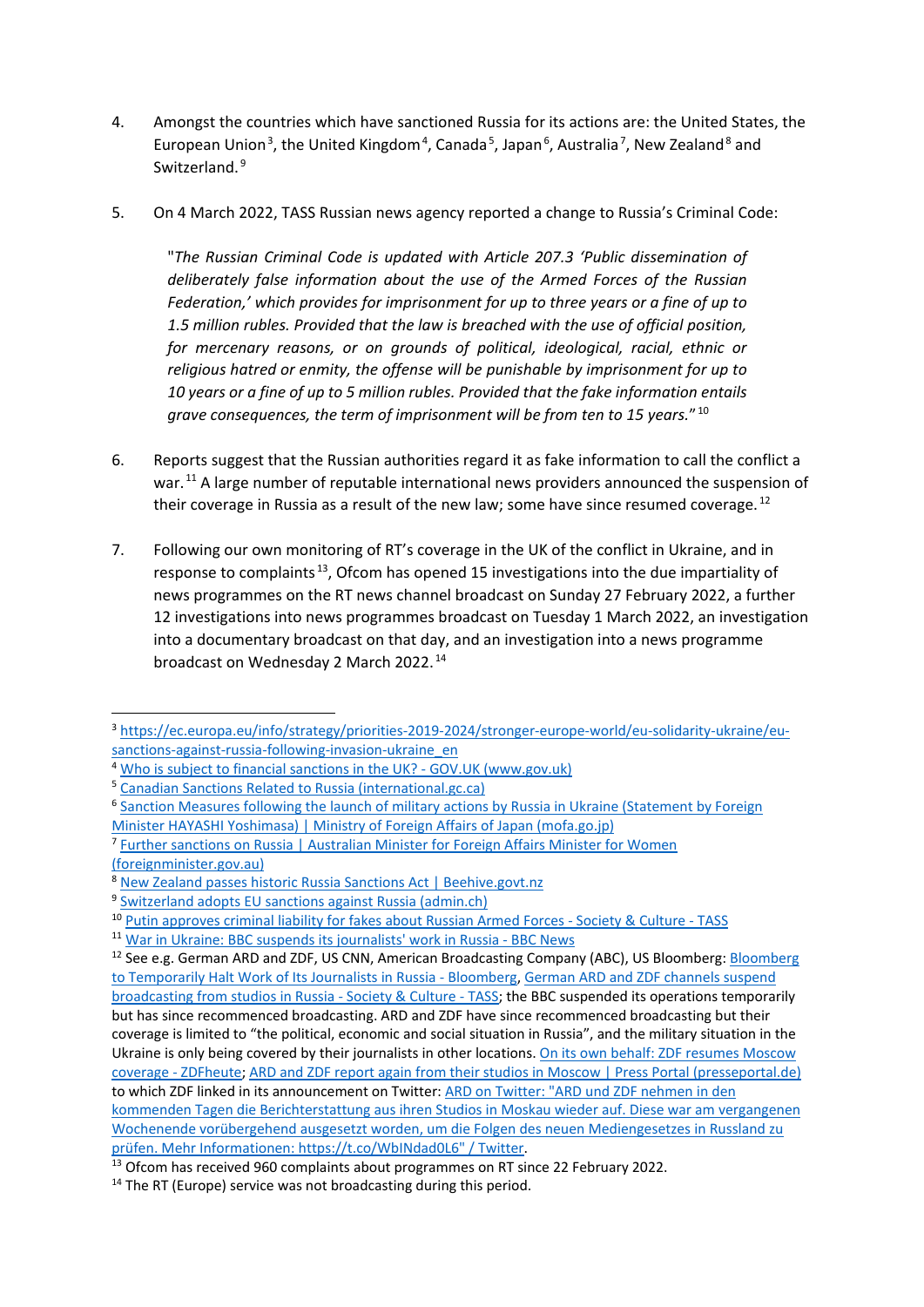8. On 2 March 2022, following the imposition of sanctions by the EU which affected the ability of third parties to provide services to ANO TV Novosti, RT ceased to broadcast on regulated platforms in the UK.

### **Statutory framework**

- 9. ANO TV-Novosti ("the Licensee") holds TLCS 000881 and TLCS 0001686 licences to provide both the RT and RT (Europe) services via satellite/cable under the Broadcasting Act 1990 (the "1990 Act"). It also holds DTPS 000072 licence to provide the service called RT on digital terrestrial television under the Broadcasting Act 1996 (the "1996 Act").
- 10. Under section 3(3) of each of the 1990 Act and 1996 Act, Ofcom:
	- shall not grant a licence to any person unless satisfied that the person is a fit and proper person to hold it; and
	- shall do all that they can to secure that, if they cease to be so satisfied in the case of any person holding a licence, that person does not remain the holder of the licence.<sup>15</sup>
- 11. Therefore, Ofcom has an ongoing duty to remain satisfied that the Licensee is fit and proper to hold a licence to provide the licensed service. If a broadcaster is found to be not fit and proper to hold a particular licence, then Ofcom must revoke that licence.
- 12. Ofcom's principal duty, set out in section 3(1) of the Communications Act 2003 (the "2003 Act") is to further the interests of citizens in relation to communications and the interests of consumers in relevant markets.
- 13. By section 3(2), Ofcom is required to secure (c) the availability throughout the United Kingdom of a wide range of television and radio services which (taken as a whole) are both of high quality and calculated to appeal to a variety of tastes and interests, (d) the maintenance of a sufficient plurality of providers of different television and radio services, (e) the application, in the case of all television and radio services, of standards that provide adequate protection to members of the public from the inclusion of offensive and harmful material in such services, and (f) the application, in the case of all television and radio services, of standards that provide adequate protection to members of the public and all other persons from (i) unfair treatment in programmes included in such services.
- 14. By section 3(3), Ofcom must, in performing its duties under subsection (1), have regard, in all cases, to (a) the principles under which regulatory activities should be transparent, accountable, proportionate, consistent and targeted only at cases in which action is needed; and (b) any other principles appearing to OFCOM to represent the best regulatory practice.
- 15. By section 3(4), Ofcom must also have regard, in performing those duties, to various matters as appear to be relevant in the circumstances, including "the need to secure that the application in the case of television and radio services of standards … is in the manner that best guarantees an appropriate level of freedom of expression" and "the opinions of consumers in relevant markets and of members of the public generally".

<span id="page-2-0"></span><sup>&</sup>lt;sup>15</sup> This is reflected in Condition 28(3)(c)(Revocation) of the TLCS Licences and Condition 27 (3)(d)(Revocation) of the DTPS Licence.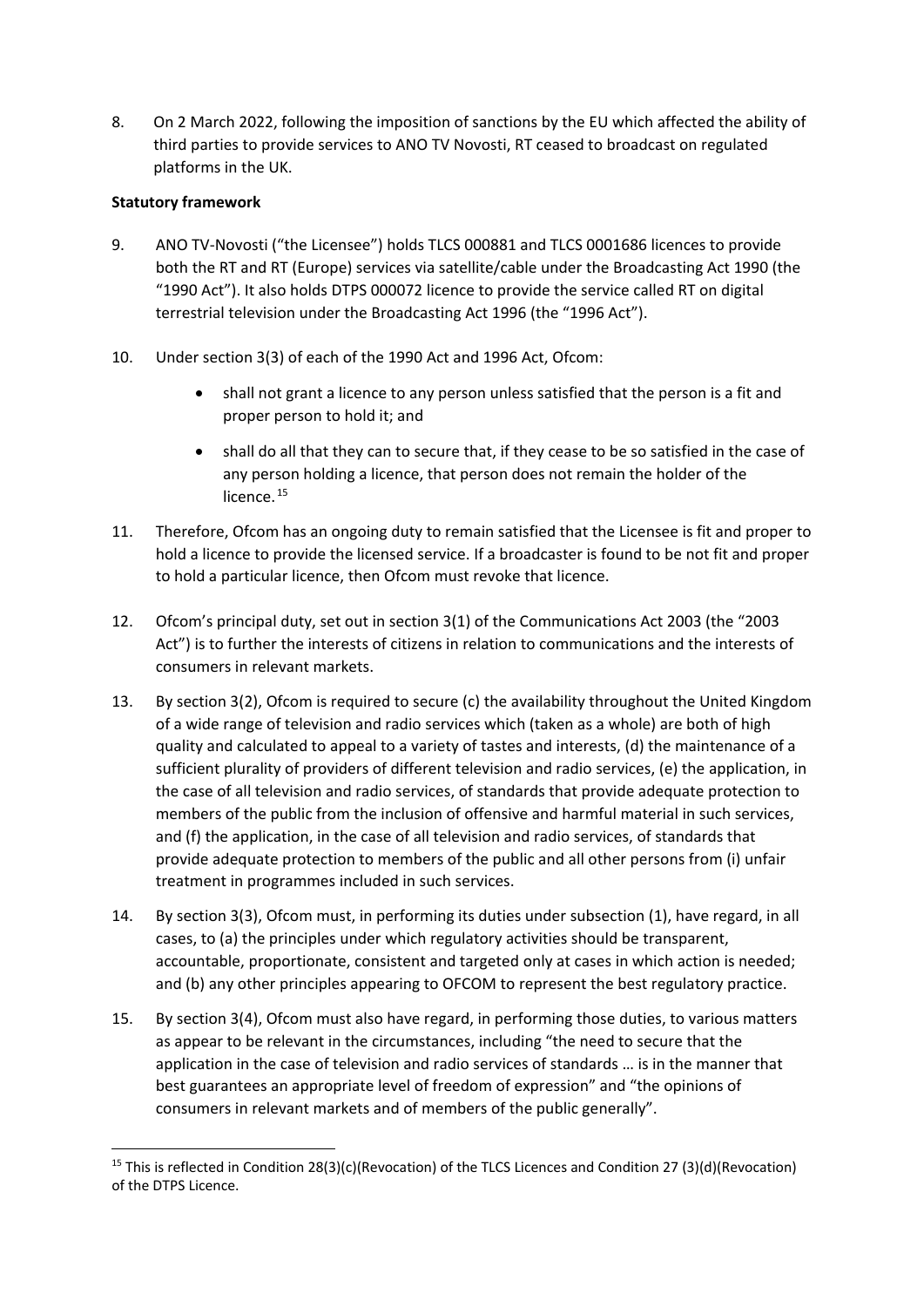- 16. Article 10 of the European Convention on Human Rights protects a broadcaster's and its audience's right to freedom of expression, including the freedom to "hold opinions and to receive and impart information and ideas without interference by public authority and regardless of frontiers". It does not prevent States from requiring the licensing of broadcasting. Article 10(2) allows such an interference if it is "prescribed by law" and, amongst other things, it is "necessary in a democratic society, … for the protection of the reputation or rights of others".
- 17. As set out above, if a broadcaster is found to be not fit and proper to hold a particular licence, then Ofcom must revoke that licence. The broadcaster cannot broadcast again unless the reasons making it unfit have been fixed. This is a major interference with freedom of expression, as it prevents the broadcaster from broadcasting and restricts the number of voices being heard and the range of programming available to audiences. Ofcom considers that the threshold for finding a broadcaster not fit and proper to hold a broadcast licence is, therefore, high.
- 18. The main reason for broadcasting to be regulated is to protect audiences from harm. In judging whether someone is fit and proper to hold a broadcast licence, the central consideration is whether they can be expected to be a responsible broadcaster.<sup>[16](#page-3-0)</sup> When Ofcom is assessing whether an existing licensee remains fit and proper, a key consideration will be that person's compliance with regulatory standards and the conditions of its licence.<sup>[17](#page-3-1)</sup> We may also look at non-broadcasting related conduct where we consider that it is relevant to the likely future conduct of the broadcaster licensee and/or to public confidence in the broadcasting regime as a whole.<sup>[18](#page-3-2)</sup>

#### **Ofcom's procedures in this case**

- 19. Ofcom's Procedures for the consideration of statutory sanctions in breaches of broadcast licences  $19$  outlines the procedures that Ofcom will normally follow when considering the fitness and properness of broadcast licensees. These Procedures state that: "*where a person is no longer considered to be "fit and proper" to hold a licence, Ofcom will follow a…procedure in which the licensee will be given an opportunity to make representations on Ofcom's proposal to revoke the licence. Depending upon the urgency of the situation, the period for representations may be very short, possibly a matter of hours."* (paragraph 1.30).)
- 20. Ofcom sent the Licensee a Notice on 8 March 2022 (the "8 March Notice"), informing it that Ofcom was minded to decide that it could no longer be satisfied that the Licensee was a "fit and proper person" for the purposes of the 1990 Act and the 1996 Act, and as a consequence of this decision Ofcom was minded to revoke the above licences. The 8 March Notice set out the reasons for the proposed decision. At the same time, we invited the Licensee to make written representations on this matter by 5.00pm on 10 March 2022, and offered it the opportunity to attend an Oral Hearing either online, or in person at Ofcom's offices in London on 11 March 2022.

<span id="page-3-0"></span><sup>&</sup>lt;sup>16</sup> https://www.ofcom.org.uk/ data/assets/pdf file/0012/113043/rt-investigations.pdf 17 For example, serious, repeated or ongoing breaches of standards may suggest a lack of fitness and

<span id="page-3-1"></span>properness. 18 *Harris v Registrar of Approved Driving Instructors* [2010] EWCA Civ 808.

<span id="page-3-3"></span><span id="page-3-2"></span><sup>&</sup>lt;sup>19</sup> Procedures for consideration.pdf (ofcom.org.uk)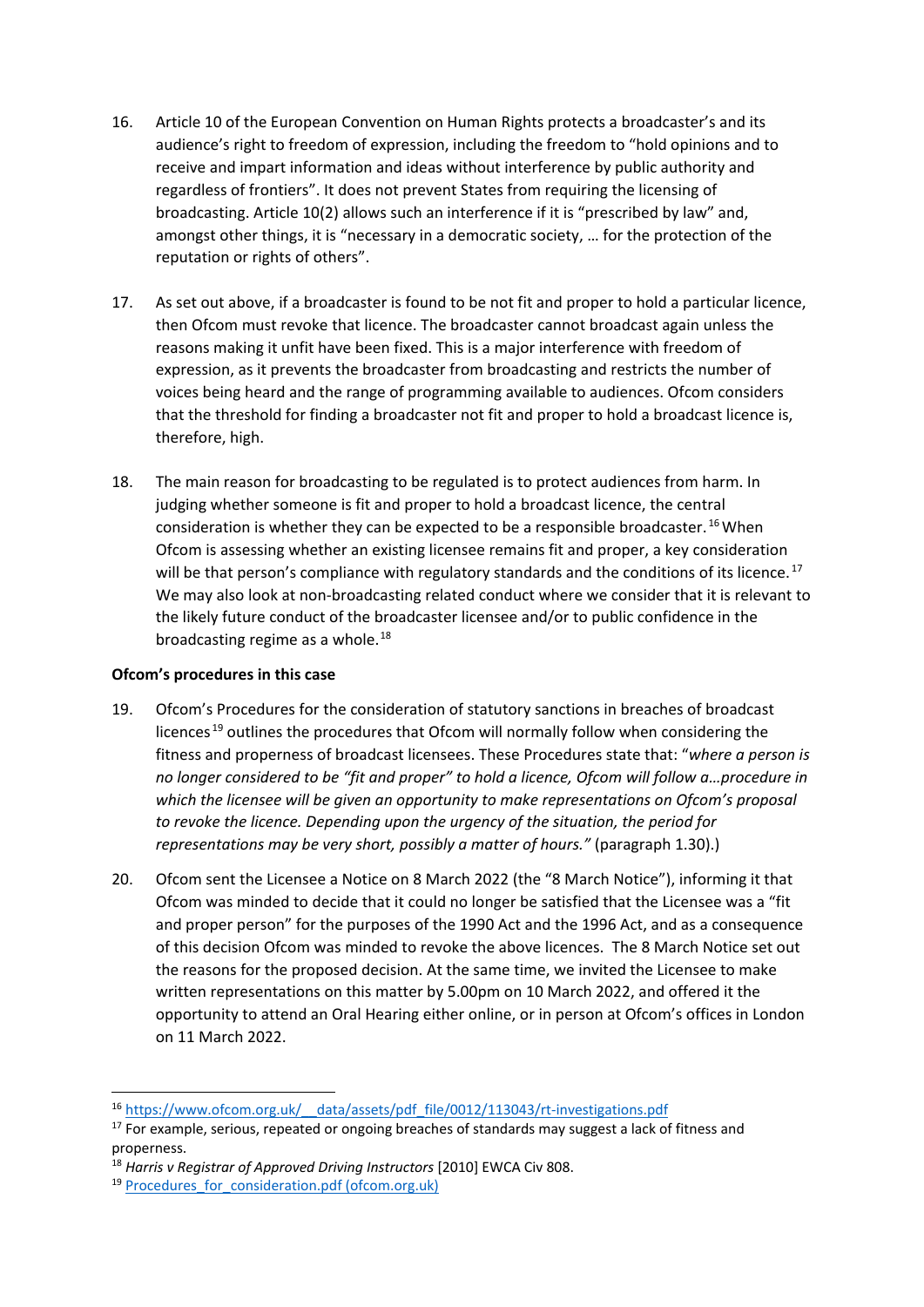- 21. On 9 March 2022, the Licensee requested an extension of time to respond and requested that we take into consideration "*RT's completely clean record of 4 consecutive years*". On the same day, Ofcom extended the deadline for representations to 5.00pm on 15 March 2022 and moved the Oral Hearing to 16 March 2022. The Licensee declined to provide further representations in response to this, or to attend the Oral Hearing, stating that this deadline was "*insufficient for the preparation of a response to such a serious matter. Furthermore, we insist that it would be far more appropriate to conduct the review of our broadcast licence when RT has access to legal representation in the UK. Only then can this matter be decided fairly.",* and "*Due to the reasons explained earlier we were put in a position where we cannot properly respond to the Ofcom's request for comments" [20](#page-4-0)*.
- 22. The Licensee has made representations in correspondence relating to the 29 investigations currently open in relation to its coverage of the war in Ukraine, all of which we have taken into account.
- 23. The Licensee sent representations to Ofcom on 4, 10 and 14 March 2022, in response to the specifics of those investigations. We note that on 4 March 2022 the Licensee made a general comment as to its efforts to maintain due impartiality on the service during the current crisis: "*all people working in the RT newsroom were constantly reminded of the necessity to pay special attention to maintaining proper balance in the coverage. Director of Compliance was always on the line giving advice and guidance"*.

# **Expedited process**

- 24. We consider that an expedited procedure is necessary in this case. While we recognise that the RT service is not currently broadcasting in the UK, this is a consequence of the application of sanctions by the EU, which are temporary, and of the commercial decisions of platform providers. As the Licensee does currently hold Ofcom broadcasting licences, it is possible for its services to recommence broadcasting at any time (e.g. by coming to an arrangement with a broadcasting platform specific to the UK).
- 25. As set out above, Ofcom is required by each of the 1990 and 1996 Acts to "do all that [we] can" to secure that, if we cease to consider that a person is fit and proper to hold a licence, that person does not remain a licence holder, which in this case would mean the licence is revoked. In this case we consider that Ofcom was required, pursuant to this duty, to carry out an expedited process in order to determine whether or not the Licensee remains fit and proper. We consider that expedition was required due to the high public interest in the case and the exceptional circumstances of the case.

# **ANO TV Novosti's relationship with the Russian Federation**

- 26. ANO TV-Novosti has told us that it is incorporated under law #7-FZ of 12 January 1996 of the Russian Federation. It does not have any shareholders, but the law provides that it has a "Founder", an entity called the Association for the Development of International Journalism. The ten members of this entity control ANO TV Novosti.
- 27. In an email to Ofcom of 11 October 2021, ANO TV-Novosti stated:

<span id="page-4-0"></span><sup>&</sup>lt;sup>20</sup> Emails from the Licensee to Ofcom, 8 March 2022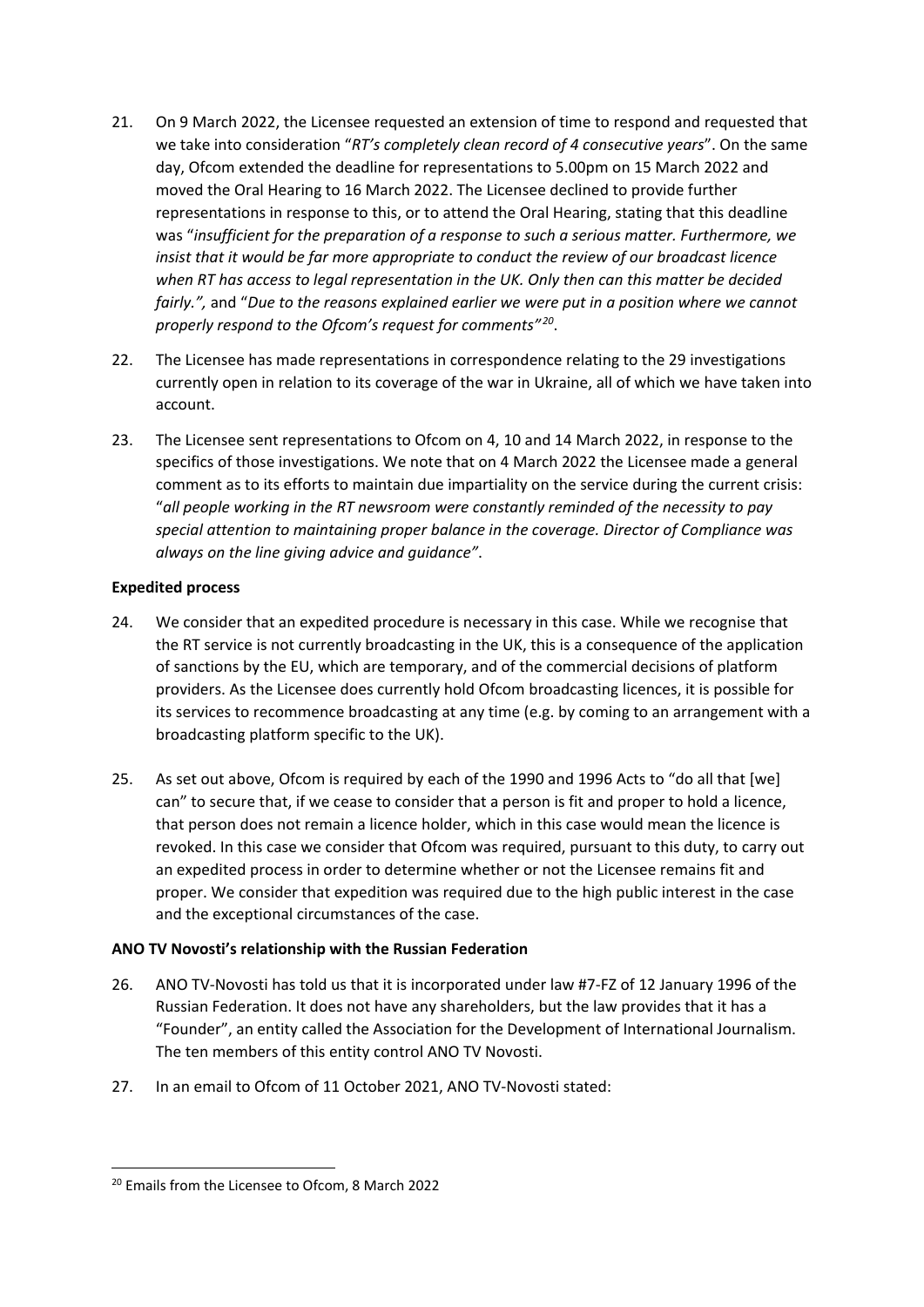"*ANO TV-Novosti receives annual subsidies from the Russian Federation's state budget every year, under a procedure established by federal law which prohibits any state interference in its editorial policy or any role of its 'founder' in the editorial process. These subsidies partly cover the ANO's expense of running the RT television channel, the rest being covered by advertising and other similar activities as is normal for a media organisation. Nothing in the arrangements for these subsidies gives the state any right of control over the editorial decisions or content of the RT channel; indeed to permit such control would be illegal*."

- 28. As we set out in our update on ANO TV Novosti in 2018<sup>[21](#page-5-0)</sup>, states have a unique range of activities, both domestically and internationally, that are undertaken within a legal and conventional framework that is intrinsically different from that which applies to individual and corporate licensees.
- 29. States whose services Ofcom has licensed vary greatly in the extent to which they accept and conduct themselves according to UK and generally accepted international values. States sometimes commit, or will have committed, acts which are contrary to these values. In our judgment, it would be inappropriate for Ofcom always to place decisive weight on such matters in determining whether state-funded broadcasters were fit and proper to hold broadcast licences, independently of their broadcasting record. If we did, many state-funded broadcasters (mostly those from states which may not share UK values) would be potentially not fit and proper. This would be a poorer outcome for UK audiences in light of our duties on plurality, diversity and freedom of expression.
- 30. However, the Russian Federation's current conduct in Ukraine is, in our view, exceptional. No other Ofcom broadcast licensee is financially dependent on a state whose head of state, President Putin, has been personally sanctioned by the UK $^{22}$  for launching a war of aggression against a neighbouring state. The Editor in Chief of the service, Margarita Simonyan, is also personally subject to UK sanctions. [23](#page-5-2)
- 31. In addition, ANO TV Novosti is the state broadcaster of, and funded by, a state which has, in connection with that war of aggression, prohibited the "Public dissemination of falsehoods about the use of Russia's armed forces"<sup>24</sup>, and the Russian authorities have reportedly made it clear that calling it a "war" is considered fake news. [25](#page-5-4) Penalties of up to 15 years in jail are associated with breach of the law.
- 32. The Russian state news agency has quoted the Russian presidential spokesman Dmitry Peskov as saying "*The law was necessary in the light of an absolutely unprecedented campaign… not even a campaign, but an information war that has been unleashed against our country. In the context of this information war a proportionately harsh law was needed. And it was passed*." [26](#page-5-5) The same agency has published without challenge, that, for example, the Russian Defence Ministry asserts: "*Russian troops are not targeting Ukrainian cities, but are limited to*

<span id="page-5-0"></span><sup>&</sup>lt;sup>21</sup> https://www.ofcom.org.uk/ data/assets/pdf file/0012/113043/rt-investigations.pdf

<span id="page-5-1"></span><sup>22</sup> [Russia: What has changed and what do I need to do? - OFSI \(blog.gov.uk\)](https://ofsi.blog.gov.uk/2022/03/10/russia-what-has-changed-and-what-do-i-need-to-do/)

<span id="page-5-2"></span><sup>&</sup>lt;sup>23</sup> [CONSOLIDATED LIST OF FINANCIAL SANCTIONS TARGETS IN THE UK \(windows.net\),](https://ofsistorage.blob.core.windows.net/publishlive/2022format/ConList.html) Group ID 14653. OFSI [Consolidated List Search \(hmtreasury.gov.uk\)](https://sanctionssearchapp.ofsi.hmtreasury.gov.uk/suspect/14653)

<span id="page-5-3"></span><sup>&</sup>lt;sup>24</sup> [Law on punishment for fakes passed amid information war on Russia — Kremlin - Society & Culture - TASS.](https://tass.com/society/1417281) TASS is a Russian news agency.

<span id="page-5-5"></span><span id="page-5-4"></span><sup>&</sup>lt;sup>25</sup> [BBC, CNN and other global news outlets suspend reporting in Russia | BBC | The Guardian.](https://www.theguardian.com/media/2022/mar/04/bbc-temporarily-suspending-work-all-news-journalists-russia)<br><sup>26</sup> [Law on punishment for fakes passed amid information war on Russia — Kremlin - Society & Culture - TASS](https://tass.com/society/1417281)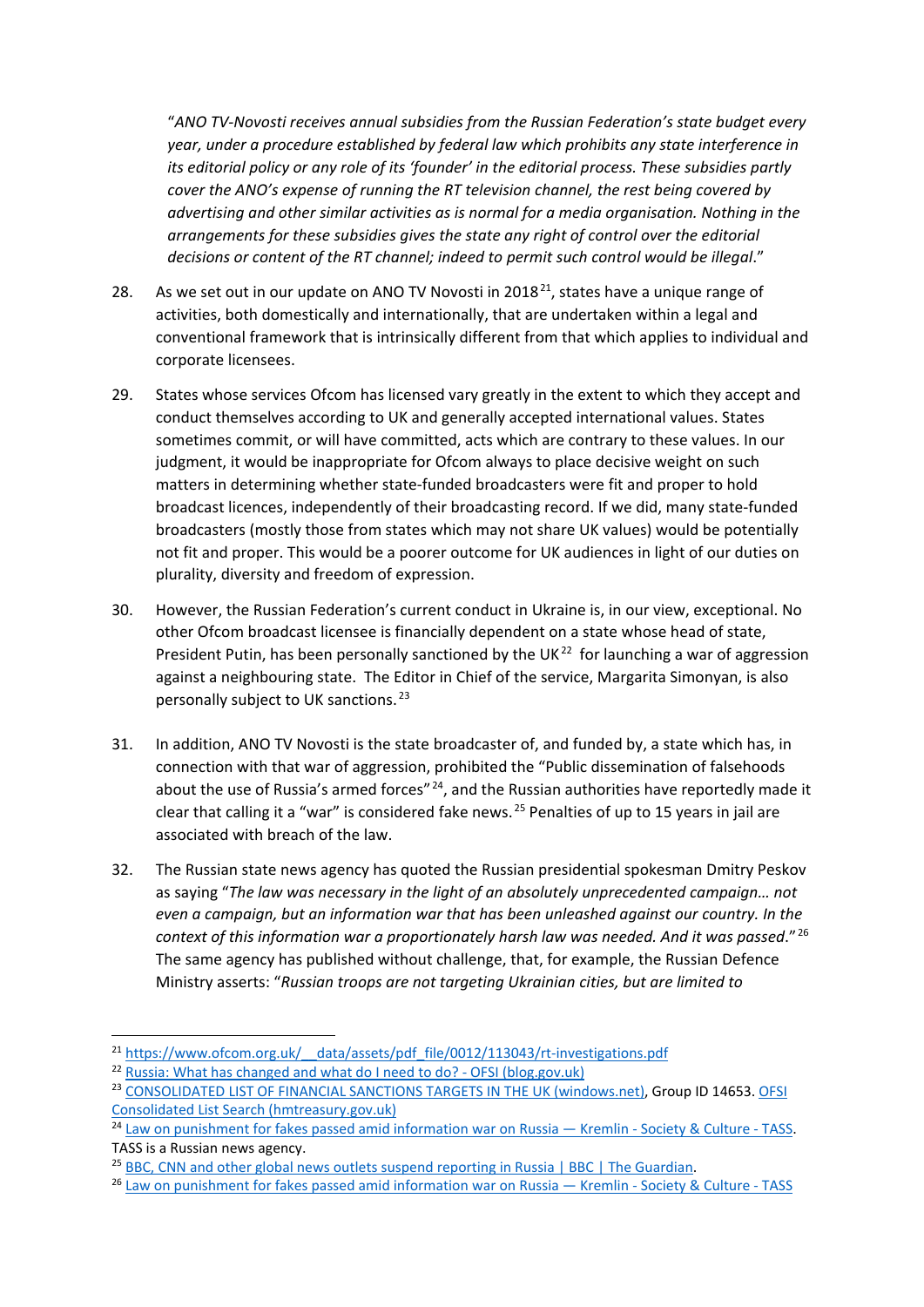*surgically striking and incapacitating Ukrainian military infrastructure. There are no threats whatsoever to the civilian population*" [27](#page-6-0).

- 33. For so long as ANO TV Novosti holds a broadcast licence there is a clear implication that Ofcom considers it to be a "fit and proper" person to hold a licence<sup>[28](#page-6-1)</sup>. We consider that the circumstances set out above, bring the integrity of the broadcast licensing regime in the UK as a whole into question.
- 34. In particular, it is difficult to see how any news provider based in Russia could cover the events in Ukraine responsibly in circumstances where a law appears to prohibit with a potential criminal penalty of 15 years imprisonment, for example, the dissemination of information that civilians are being killed by Russian forces or that a war is going on. It is also difficult to see how a Russian state-funded news broadcaster could credibly avoid covering the events in Ukraine, or could expect to remain funded if it failed to convey the narrative that the Russian Federation seeks to impose on its own people and the rest of the world. We therefore are concerned that it is not possible to be satisfied that a news broadcaster based in Russia and which is currently subject to such a law, is fit and proper to hold an Ofcom licence, a condition of which requires its news to be duly accurate and duly impartial<sup>[29](#page-6-2)</sup>.

#### **Due impartiality**

- 35. Ofcom has a specific duty under section 319 of the 2003 Act to set such standards for the content of programmes in television and radio services as appears to it best calculated to secure the standards objectives set out in section 319(2). These objectives include that news included in television and radio services must be reported with due accuracy and presented with "due impartiality" and that the special impartiality requirements of section 320 of the 2003 Act are complied with (section 319(2)(c) and (d)).
- 36. In 2020 the Divisional Court considered the provenance and importance of the due impartiality provisions in the 2003 Act. It noted that the White Paper preceding the Act stated that "accuracy and impartiality will remain at the heart of licensed broadcast services... [and] guarantee the availability of accurate and impartial news services and political impartiality in programme making. [And such obligations]…ensure that the broadcast media provide a counter-weight to other, often partial sources of news. They therefore contribute significantly to properly informed democratic debate". The Court found that "Ofcom has consistently found that audiences say that impartiality and accuracy in broadcast news is important to them (para 1.13 [of the Code]). Further, industry responses to a 2007 Discussion Paper

<span id="page-6-0"></span><sup>&</sup>lt;sup>27</sup> Unprecedented information was unleashed against Russia by West - senior MP - Russian Politics & Diplomacy - TASS (4 March 2022).<br><sup>28</sup> There is a possibility that ANO TV Novosti may find another technical means of using its Ofcom licences to

<span id="page-6-1"></span>become available to UK audiences.

<span id="page-6-2"></span><sup>&</sup>lt;sup>29</sup> On 7 March 2022 the UN reported "Between 04:00 on 24 February 2022, when the Russian Federation's armed attack against Ukraine started, and 24:00 on 6 March 2022 (local time), the Office of the UN High Commissioner for Human Rights (OHCHR) recorded 1,207 civilian casualties in the country: 406 killed and 801 injured…. Most of the civilian casualties recorded were caused by the use of explosive weapons with a wide impact area, including shelling from heavy artillery and multi-launch rocket systems, and missile and air strikes. OHCHR believes that the real figures are considerably higher, especially in Government- controlled territory and especially in recent days, as the receipt of information from some locations where intense hostilities have been going on has been delayed and many reports are still pending corroboration. This concerns, for example, the town of Volnovakha where there are allegations of hundreds of civilian casualties. These figures are being further corroborated and are not included in the above statistics." [OHCHR | Ukraine civilian casualty update](https://www.ohchr.org/EN/NewsEvents/Pages/DisplayNews.aspx?NewsID=28179&LangID=E)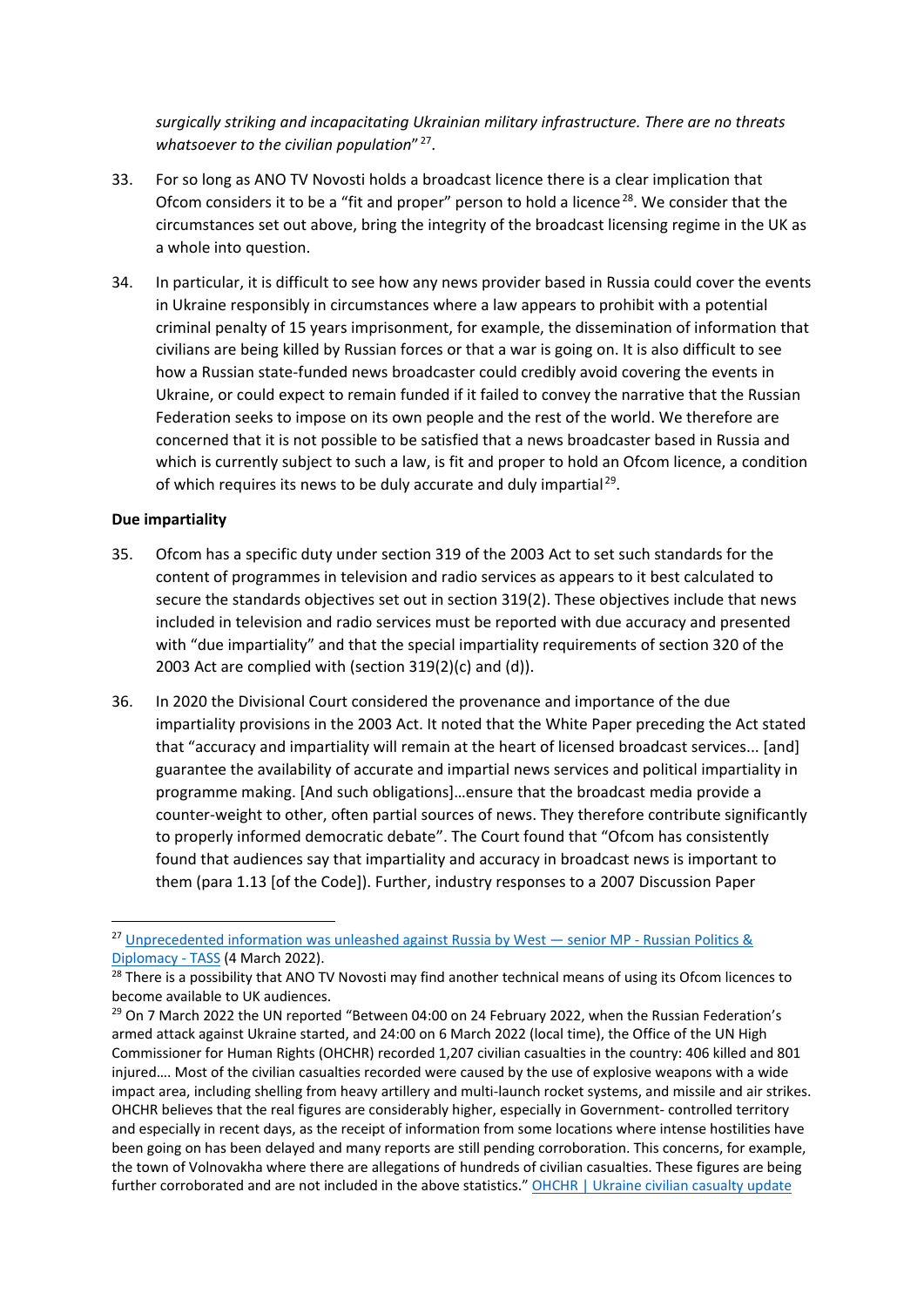published by Ofcom were overwhelmingly in favour of retaining the due impartiality requirements, for the reason, amongst others, that they secure the credibility of broadcast media in the United Kingdom". [30](#page-7-0)

- 37. The Court found that due impartiality regulation is a legitimate means of protecting the rights of audiences. In its judgment: "all viewers, and not just average consumers of news, are entitled to be presented with the relevant viewpoints". It noted that "The requirement of 'due impartiality' applies to the broadcast media because of its immediacy and impact" and that "this was a scheme established by Parliament to ensure a plural democracy and the rights of others to participate in the democracy on an informed basis."
- 38. Due impartiality in UK broadcast news is particularly important because other sources of news media, such as social media and the internet, are often partial. The broadcasting sector as a whole benefits from UK due impartiality regulation in terms of building trust, and both audiences and society as a whole benefit from the fact that broadcast news in the UK must meet Ofcom's standards of due impartiality and due accuracy.
- 39. Ofcom has a specific duty under section 319 of the 2003 Act to set such standards for the content of programmes in television and radio services as appears to it best calculated to secure the standards objectives set out in section 319(2). These objectives include that news included in television and radio services must be reported with "due accuracy" and presented with "due impartiality" and that the special impartiality requirements of section 320 of the 2003 Act are complied with (section 319(2)(c) and (d)).
- 40. Ofcom sets due impartiality standards in the Broadcasting Code (the "Code"). It is a condition of each of ANO TV Novosti's broadcast licences that the service broadcast complies with the Code.<sup>[31](#page-7-1)</sup>
- 41. Reflecting Ofcom's duties under sections 319 and 320, Section Five of the Code sets out principles "to ensure that news, in whatever form, is reported with due accuracy and presented with due impartiality", and "to ensure that the special impartiality requirements of the [2003 Act] are complied with". The special impartiality requirements apply to broadcast content covering "matters of political and industrial controversy and matters relating to current public policy"; and "matters of major political and industrial controversy and major matters relating to current public policy".
- 42. The Code sets out that the statutory requirement for "due impartiality" means that the impartiality must be adequate or appropriate to the subject and nature of the programme. "Due impartiality" is a context dependent concept and the approach to preserving it may vary according to the nature of the subject, the type of programme and channel, the likely expectation of the audience as to content, and the extent to which the content and approach is signalled to the audience. In considering our approach to due impartiality, we have regard to matters such as the topic being covered – a matter of "major" political or industrial controversy, and "major" matters relating to current public policy, will engage the due impartiality rules to a greater degree than a more minor matter. We consider the conflict in Ukraine to be a matter of major political controversy triggering the application of the special

<span id="page-7-0"></span><sup>&</sup>lt;sup>30</sup> R (on the application of Autonomous Non-Profit Organisation TV-Novosti) v Ofcom [2020] EWHC 689 (Admin) paragraphs 22 and 24.

<span id="page-7-1"></span> $31$  Condition 6 of each of the DTPS licence and the TLCS licences.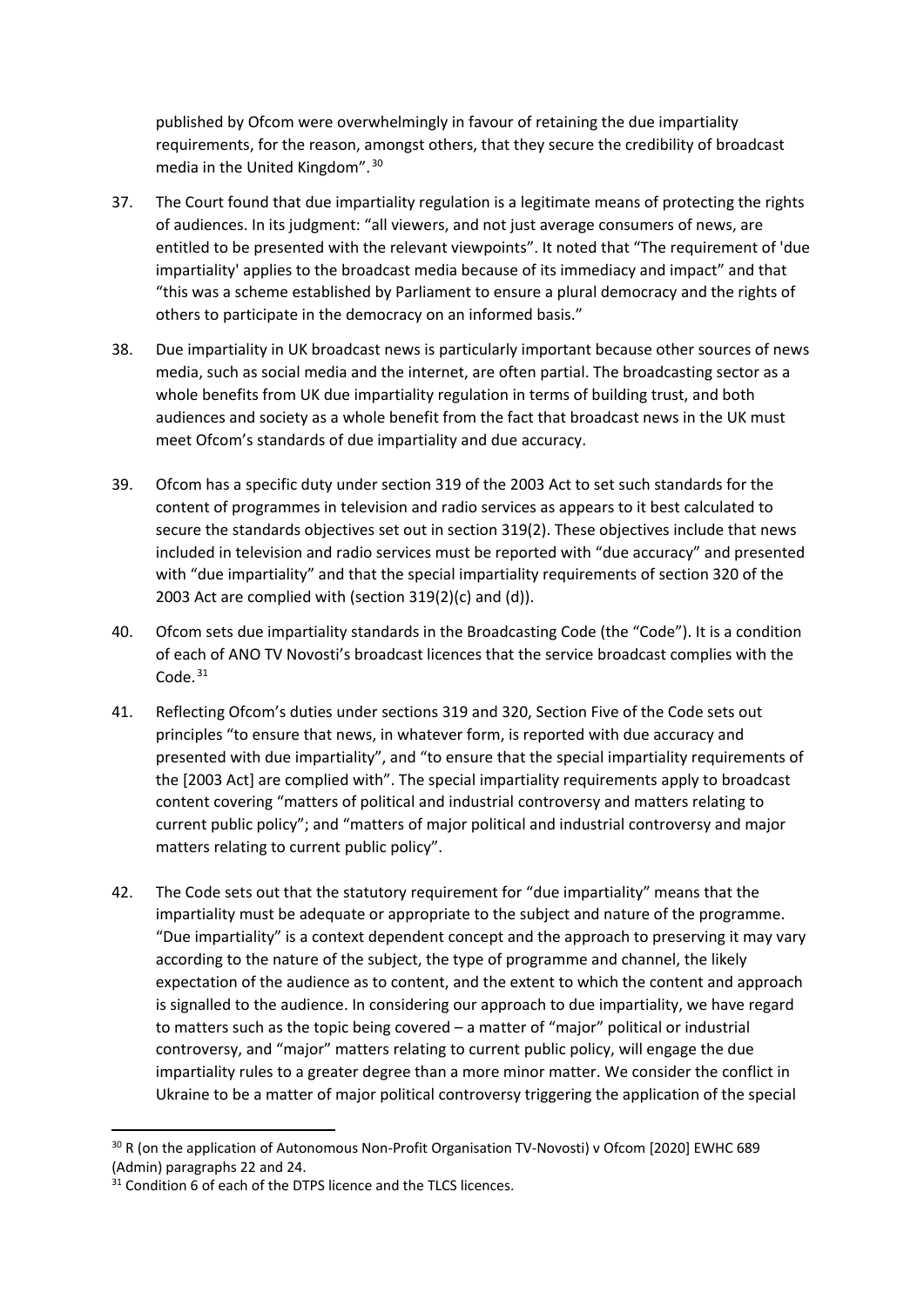impartiality requirements which require a higher standard of due impartiality; ANO TV Novosti has accepted this.<sup>[32](#page-8-0)</sup> The nature of the content is important: the requirements of due impartiality are highest for news. Other factual and current affairs programming is also likely to engage the impartiality requirements at a relatively higher level. The nature of the service on which it is broadcast is very important. Ofcom research shows that audiences expect more impartiality from news channels that are perceived to be aimed at a UK audience, like RT, than for channels with a global audience, and we regulate RT accordingly. "Due accuracy" and "material misleadingness" are also considered taking context into account.

# **ANO TV Novosti's compliance history**

- 43. Between 2012, when ANO TV Novosti acquired its first licence<sup>[33](#page-8-1)</sup>, and 2017, Ofcom recorded 15 breaches of the Code against ANO TV Novosti services.
	- Eight of the cases involved breaches of the rules on due accuracy and/or due impartiality and one was for materially misleading content.
	- Two related to advertising minutage, a type of breach under the Code on the scheduling of television advertising which Ofcom generally regards as less serious than Broadcasting Code breaches.
	- One further case related to coverage of elections. Rule 6.4 of the Code provides that "Discussion and analysis of election and referendum issues must finish when the poll opens." ANO TV Novosti had broadcast a news item dealing with election issues, focusing on the success of UKIP, just after polling stations had opened in the UK for the 2014 European Parliamentary elections.
- 44. Following a number of cases in which we found breaches of due impartiality requirements, the Licensee had considerable engagement with Ofcom regarding the requirements of, and compliance with, Section Five of the Code. This took the form of several meetings between senior RT editorial and/or compliance staff and senior members of Ofcom's Standards and Audience Protection team.<sup>[34](#page-8-2)</sup> Specific guidance was also provided to the Licensee in these previous decisions as to what Ofcom considered necessary to comply with the requirements of Section Five.
- 45. In addition, Ofcom imposed on the Licensee a direction to broadcast a statement of Ofcom's findings in relation to the breach Ofcom found in respect of The Truthseeker: Genocide of Eastern Ukraine, 13 and 14 July 2014.
- 46. Notwithstanding this, in 2018, Ofcom recorded a further 7 breaches of the Code, all relating to due impartiality. The programmes were concerned with the following issues: the poisoning of Sergei and Yulia Skripal in Salisbury on 4 March 2018 (Sputnik, 17 March and 7 April 2018); the armed conflict in Syria (Crosstalk, 13, 16 and 20 April 2018; News, 18 March 2018); and the

<span id="page-8-0"></span><sup>&</sup>lt;sup>32</sup> Letter from Alexey Nikolov to Ofcom dated 4 March 2022.

<span id="page-8-1"></span><sup>&</sup>lt;sup>33</sup> TV Novosti has held the licences from the following dates: TLCS 881 from 4 May 2012; TLCS 1686 from 16 August 2012 and DTPS 072 from 14 January 2013. 4 May 2012 was the date upon which that licence for RT was formally transferred to TV Novosti. Prior to this the licence was held by Information TV. The first of the 15 breach findings related to content broadcast prior to the transfer (in 2011 and 2012) but was recorded against TV Novosti in our Broadcast Bulletin issued in 2015.

<span id="page-8-2"></span><sup>34</sup> News, RT, 12 July 2012; Syrian Diary, RT, 7 March 2013 and Crosstalk, RT, 11 July 2016.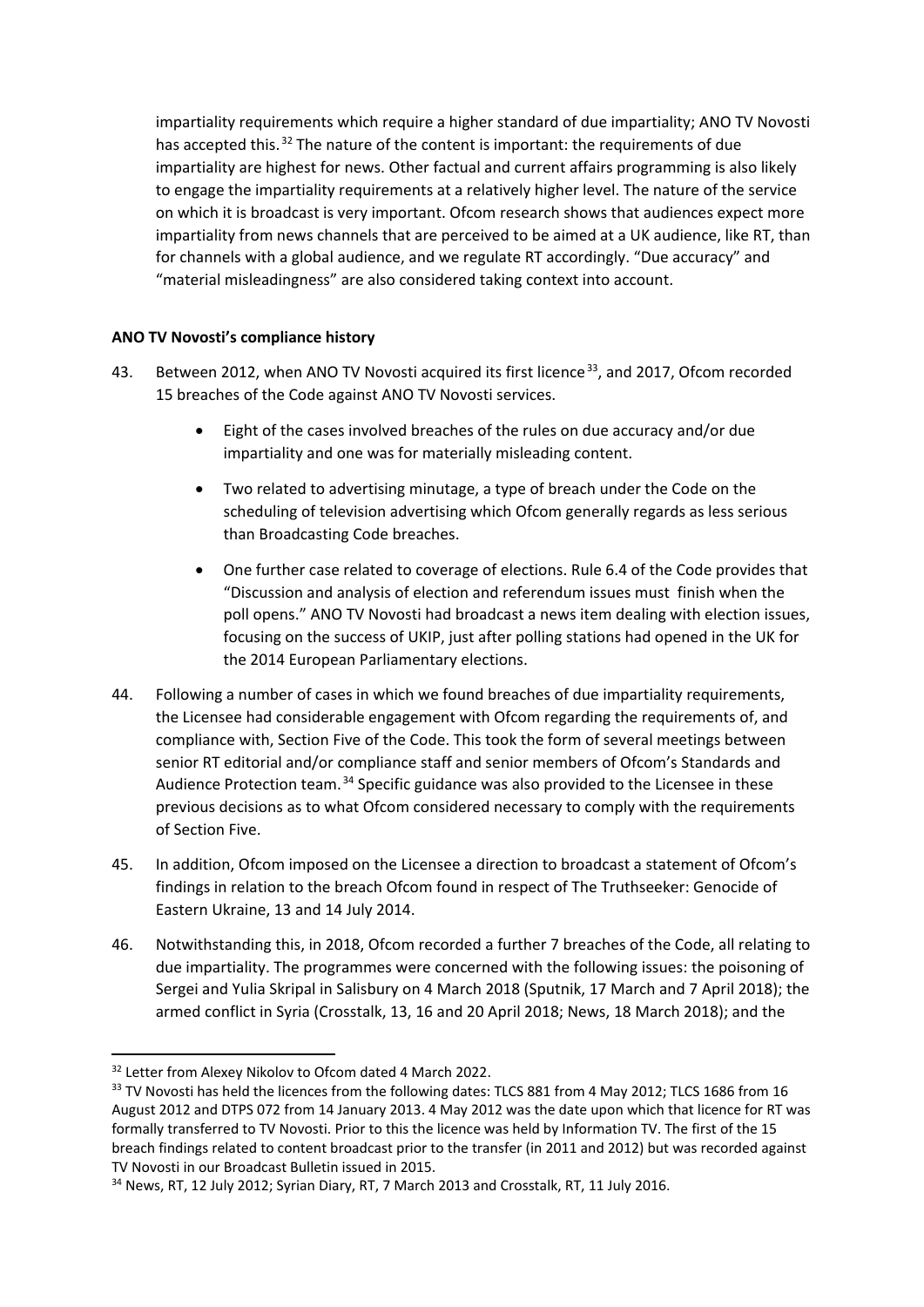Ukrainian Government's position on Nazism and its treatment of Roma Gypsies (News, 26 April 2018). Noting that these occurred after Ofcom had made a number of previous breach findings against the Licensee and had engaged with it substantively to help it understand its obligations under the due impartiality rules, Ofcom regarded these as a serious and repeated failure of compliance and imposed a financial sanction of £200,000.<sup>[35](#page-9-0)</sup>

47. In light of all the above, we consider that ANO TV Novosti should be particularly well-informed about how to preserve due impartiality on its service, and well aware of the importance we attach to the relevant rules of the Code.

#### **Ofcom's duty to be satisfied**

- 48. Ofcom has not found any breaches of the Code by ANO TV Novosti since the 7 breaches recorded in 2018 noted above. We recognise that since those cases, and at least until the outbreak of the war in Ukraine, we have not had reason to investigate any of its programming, and have not found it in breach of the Code – a period of almost four years.
- 49. However, RT is a news and current affairs service. We consider that ANO TV Novosti's position as a state broadcaster, financed by a state which has recently invaded a sovereign state and effectively criminalised independent journalism, and in a context where a journalist can be imprisoned for up to 15 years for failure to adopt the state's view of the news, means that we cannot be confident that it will be able to abide by the due impartiality rules of the Code.
- 50. Ofcom considers that ANO TV Novosti's compliance history to date demonstrates that it has particular difficulty in complying with the due impartiality rules of the Code where they relate to matters of Russian foreign policy, and that this difficulty is particularly acute where the matters concerned trigger the special impartiality requirements of the Code. We are concerned that, in these circumstances, to continue to consider ANO TV Novosti as a fit and proper person to hold a UK broadcast licence risks undermining public confidence in the UK broadcasting regulatory regime as a whole, and undermining audiences' trust in regulated broadcast news.
- 51. Nothing in ANO TV Novosti's conduct since Russia's invasion of Ukraine allays our concerns in this regard. On 28 February 2022, following monitoring and complaints about RT's coverage of the conflict in Ukraine, Ofcom opened 15 investigations into the due impartiality of news programmes broadcast on the RT news channel the previous day. On 2 March 2022, a further 12 investigations were opened into programmes broadcast on 1 March 2022, and on 8 March 2022 a further 2 investigations were opened.<sup>[36](#page-9-1)</sup> This means there are currently 29 investigations open into programmes broadcast on RT between 27 February 2022 and 2 March 2022, all relating to the conflict in Ukraine. Ofcom has not concluded on any of these investigations, but the volume and potentially serious nature of the concerns raised within such a short period is deeply concerning.

<span id="page-9-0"></span><sup>35</sup> https://www.ofcom.org.uk/ data/assets/pdf file/0027/158571/sanction-decision-rt.pdf. These decisions were upheld by the Court of Appeal in *R (on the application of Autonomous Non-Profit Organisation TV-Novosti) v Ofcom* [2021] EWCA Civ 1534. ANO TV Novosti has asked the Supreme Court for permission to appeal and we are awaiting the Supreme Court's decision.

<span id="page-9-1"></span><sup>&</sup>lt;sup>36</sup> Not every concern raised by complaints or from internal monitoring leads to an investigation. Once a concern has been raised, Ofcom goes through an internal process of considering whether or not it warrants an investigation.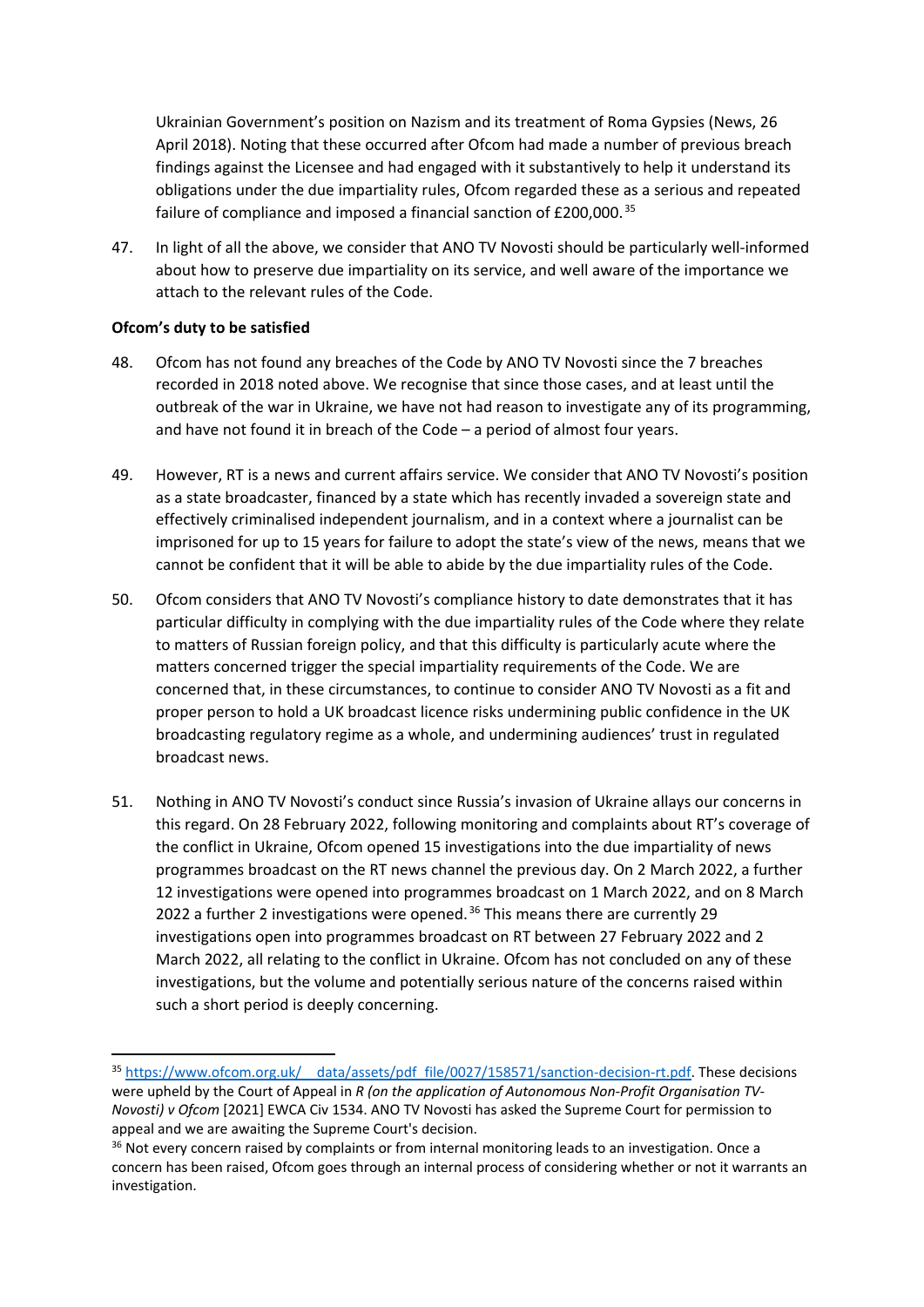- 52. Freedom of expression is a fundamental human right and freedom. It constitutes one of the essential foundations of a democratic society and is one of the basic conditions for its progress and for the development of every person.
- 53. Ofcom recognises the importance, in our democratic society, of the broadcaster's right to freedom of expression and the audience's right to receive information and ideas without undue interference. We acknowledge that the right to freedom of expression encompasses the right of broadcasters to make programmes providing audiences with the Russian viewpoint on news and current affairs, including programmes which feature viewpoints that are supportive of certain nation-states, or which are critical of the policies of particular governments, including Ukraine. We recognise that this may include programmes challenging accusations made against Russia.
- 54. Any limitation on the right to freedom of expression, particularly political freedom of expression, must be strictly considered. Any limitation must be prescribed by law, pursue a legitimate aim and be necessary in a democratic society. In order to establish that a limitation is "necessary", relevant and sufficient reasons must be provided to justify the restriction, the restriction must correspond to a pressing social need, and it must be proportionate to the legitimate aim pursued.
- 55. We have considered the pressures to which all media providers in Russia are currently subject by the Russian state and ANO TV Novosti's particular relationship with the Russian Federation. That state is engaged in a war to which the United Nations has overwhelmingly voted to demand an end. In the circumstances, Ofcom considers that overall, it is not possible to be satisfied, on the facts today, that ANO TV Novosti can be a responsible broadcaster. Therefore, Ofcom cannot be satisfied that the Licensee remains a fit and proper person for the purposes of each of s3(3) of the 1990 Act and 1996 Act and we have decided to revoke the above licences.
- 56. While we note that this constitutes a significant interference with the Licensee's Article 10 rights, we consider that this meets the requirements of Article 10(2) as being prescribed by law, in the pursuit of a legitimate aim and necessary in a democratic society.
- 57. The 2003 Act and the Code as set out above are the applicable law for the purposes of Article 10(2). All Ofcom's licensees must comply with the 2003 Act and the Code, and are aware of these obligations. The legitimate aim pursued by the Act and the Code is to protect audiences from harmful partial broadcast news by ensuring the availability of accurate and impartial news services, and that a range of viewpoints are received by viewers who may then participate on an informed basis in the democratic processes. As noted in the White Paper and by the Court, the requirements of due impartiality seek to 'ensure that the broadcast media provide a counter-weight to other, often partial sources of news. They therefore contribute significantly to properly informed democratic debate'.
- 58. In considering the proportionality of our decision, we note that the impact on ANO TV Novosti's freedom of expression is somewhat mitigated by the fact that it is not, in any event, currently broadcasting on any regulated broadcast platforms in the UK $37$ . Ofcom's duty to

<span id="page-10-0"></span><sup>&</sup>lt;sup>37</sup> At the time of writing the live streams of most RT channels appeared only intermittently available online, although the documentary stream remains live. It may also be available on some social media platforms.